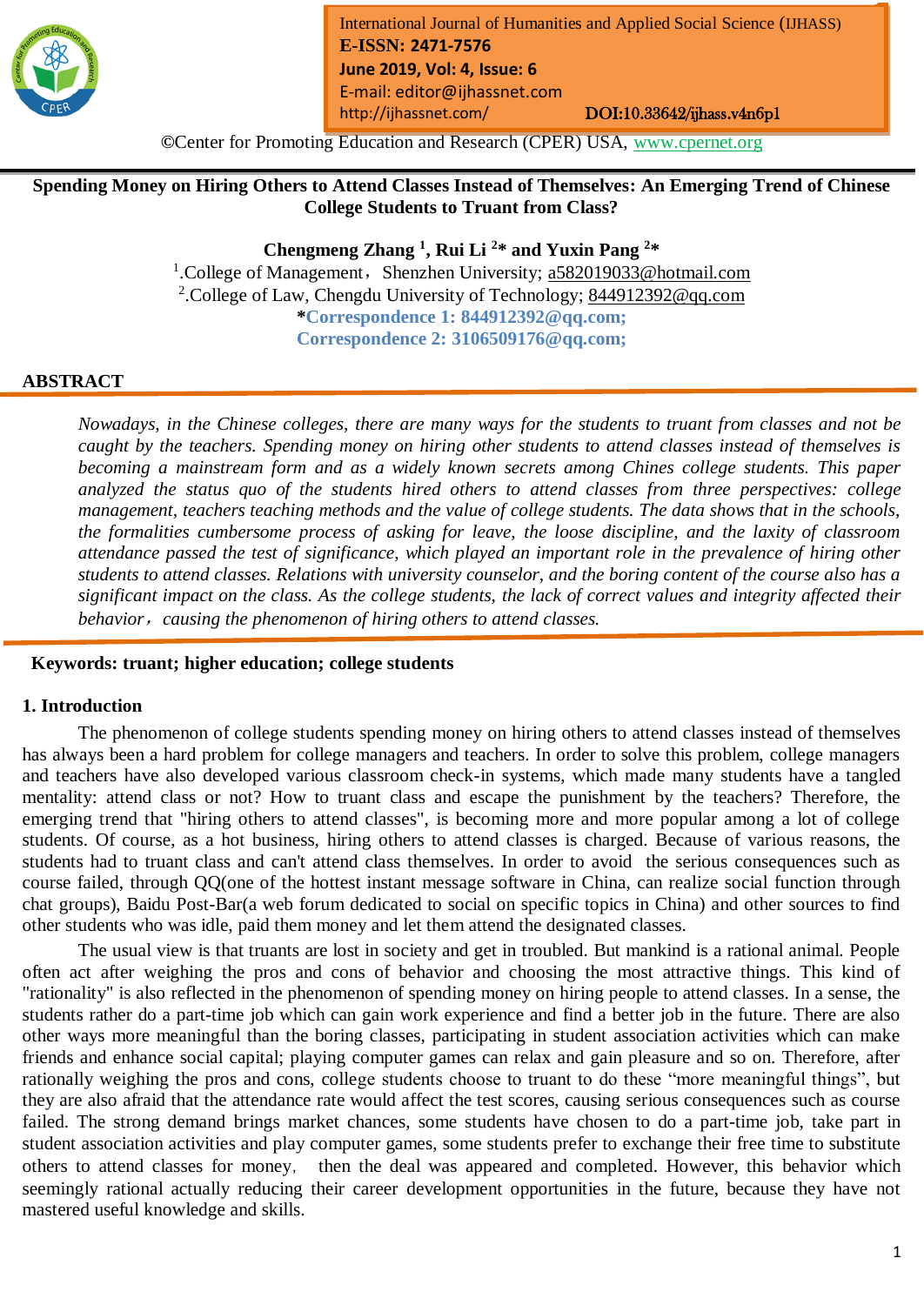

**©**Center for Promoting Education and Research (CPER) USA, [www.cpernet.org](http://www.cpernet.org/)

Spending money on hiring others to attend classes instead of themselves is a non-traditional phenomenon of truancy. There are many well-known sociological, psychological and environmental factors promote truancy. The past studies have focused on the causes and effects of truancy. Whether or not truancy is related to students' willingness to learn and their economic situation, as well as school environment and community [1,2,3]. The students choose to be absent from classes through truancy, they risk losing the opportunity for acquiring foundational knowledge, social and economic skills [4]. Shute (2015) elucidated there is something wrong with the education or courses system when truancy occurs [5], some students went to campus but absent from classes [6]. Janosz (2008) highlighted that student, family, and peer characteristics influenced education participation, included truancy phenomenon [7]. Some scholars hold similar views that as a rational decision, the students who won't tolerate academic subjects that seem inadequate and teachers who seem poorly prepared, chosen to play truant finally [8,9].

Most past studies focus on truancy among teenagers, especially the students from high school and junior high school. Wang (2013) found that lower behavioral and emotional engagement and greater problem behaviors were associated with truanting school [10,11]. By increasing student behavioral participation in classroom and school-based activities, can increase the emotional connection with schools, it will reduce bad behavior such as truant. [12]. There are still many scholars who treat truancy phenomenon as problem behavior, but not linked to the social environment [13]. Hemphill (2010) elucidated that truancy is related to family income level [14], but some scholars elucidated that truancy is not caused by the economy, but by interaction with the community environment years ago [15]. If truancy is regarded as a student's personal choice based on environment, then truancy or not is related to whether the environment meets the individual's needs. If the educational environment does not meet the needs, it may cause the students to make the decision of truancy [16]. Self-determination theory also showed that students rely on personal judgment and perception of the environment when making decisions about truancy or not [17]. In addition to family environment, students spend most of their time on campus, so school environment will have an impact on students' behavior, that is, student's behavior will cause collective imitation or boycott among students. As a rebellion against traditional rules, the truancy behavior will be imitated by most students if without punishment [18]. The teacher-student relationship is also an important factor, which will directly affect students' interest in learning and may lead to truancy. Some quantitative research proved this point that students' evaluation of teachers affects students' expected accomplishments [19]. Rooodar (2011) had used meta-analysis to study the emotional relationship between teachers' and students', and how it influences students' school participation and achievement [20]. There is no doubt that truancy is not appropriate behavior, whether it is the personal will or environmental impact. Henry (2010) pointed out that truancy would lead to less contact with schools and substance abuse [21]. Vaughn (2013) had shown that truancy and dropping out of school will make teenagers more likely to commit crimes by the data [22].

In sum, Past studies had studied the influencing factors of teenagers' truancy, and analyzed the possible harm of truancy, but few studies referred to college students' truancy, especially the behavior of spending money on hiring others to attend classes. This study focuses on the reasons why students prefer to spend money on hiring others to truancy than attending class themselves. It analyses the reasons from three perspectives which include school management, teacher-student relationship, and students' personal willings and argued the way how to solve this unhealthy phenomenon.

### **2. Materials and Methods**

This study adopts a quantitative approach. Quantitative research uses intuitive data to present the social outlook concisely and gives analysis and prediction based on scientific and reasonable statistical methods. Quantitative research can't be distinguished from the case study method which belongs to empirical research. The accuracy of data analysis and interpretation is usually related to the ability of researchers to apply knowledge in a broad context of action (Giddens, 1984) [23].

This paper chooses whether college students have the action of hiring others to attend classes as the dependent variable. The independent variables mainly refer to the three aspects that affect college students' choice of hiring people to attend classes, including schools, teachers and college students themselves. The school is the second home of Chinese college students. The school management model is inseparable from the possibility of college students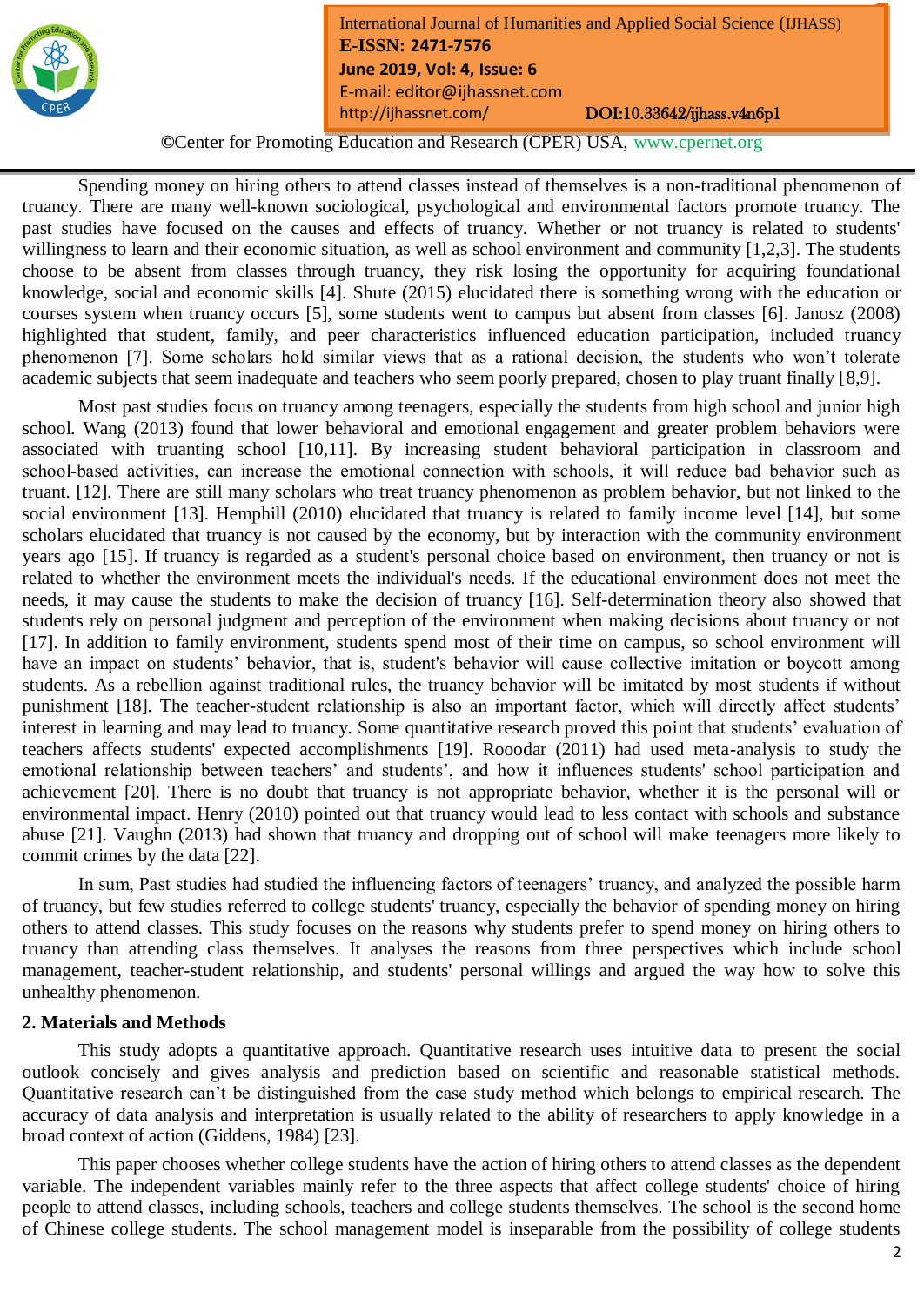

**©**Center for Promoting Education and Research (CPER) USA, [www.cpernet.org](http://www.cpernet.org/)

choosing to hire others to attend classes. Each teacher has his own different teaching methods, but it does not necessarily apply to all students. Teacher-Student relations are also one of the important factors. College students are influenced by individualism, and they are preferred to enjoy pleasure themselves than attend class together, which had become a key aspect of the prevalence of hiring others to attend classes.

In order to study the phenomenon of college students' truant from classes, according to the quota sampling and stratified sampling method, the subject group selected 10 colleges and universities in the three provinces of Southwest China, covering "211 and 985 project "key universities, moderate universities, and junior colleges. The Chinese government divides universities into different levels, which enjoy different financial support from the government. Traditionally, students in key universities (such as 985 and 211 project key universities) have better entrance scores, stricter school management, and are generally considered to have better comprehensive quality.

This investigation is based on the paper questionnaire. The researcher gave a detailed explanation of the purpose of the research and what the participants were expected to do in the instructions of the survey. The participants were also told that their responses were confidential and only used for the research purpose. At the different levels of universities, a total of 640 questionnaires were distributed, of which 534 were valid and the effective rate was about 83.4%. After data recovery, correlation analysis and logistic regression analysis were carried out with SPSS software.

### **3. Results**

### *3.1. the management of universities*

As can be seen from Table 1, the three variables have a significant impact on spending money on hiring others to attend classes instead of themselves, which included the formalities of ask for leave are cumbersome, the disciplinary action is weak, the loosen classroom attendance check-in and the lax supervision. The probability, the pvalues of the three variables are all <0.05, indicating that there is a 95% probability of negating the hypothesis, that is, the three variables with a significant correlation with "whether if have the idea of hiring people to attend classes".

| problem                                                 | Option | whether if have the idea of hiring others to<br>attend classes. |       | Chi-square value | Sig   |
|---------------------------------------------------------|--------|-----------------------------------------------------------------|-------|------------------|-------|
|                                                         |        | Yes                                                             | no    |                  |       |
| formalities of ask for leave<br>are cumbersome          | Yes    | 47.1%                                                           | 52.9% | 13.475           | 0.000 |
|                                                         | no     | 31.0%                                                           | 69.0% |                  |       |
| disciplinary action is weak                             | Yes    | 33.3%                                                           | 66.7% | 9.920            | 0.002 |
|                                                         | no     | 46.9%                                                           | 53.1% |                  |       |
| loosen class attendance<br>check in and lax supervision | Yes    | 36.6%                                                           | 63.4% |                  |       |
|                                                         | no     | 46.3%                                                           | 53.7% | 5.080            | 0.024 |

**Table 1. Interaction table between school and hiring others to attend classes**

From the interactive table, it can be found that under the circumstance that the formalities of ask for leave are cumbersome, the college students are more inclined to choose to hire others to attend classes instead ask for leave and it's a low-cost behavior. Under the emergency situation when unable to attend classes for themselves, the leave procedures are numerous and take a long time, the college students usually tend to choose to spend a little money on hiring others to attend classes simply and conveniently.

### *3.2. the teaching methods of teachers*

From the perspective of teachers' teaching methods, there are two main variables that affect students' paid truancy behavior, "dislike of the teacher of that course" and "the boring course content" has a significant impact on hiring others to attend classes.

If teachers themselves do not have a high sense of responsibility for teaching and teaching methods cannot attract students' interest in learning, 64.3 percent of the students will tend to do other things to replace to attend class;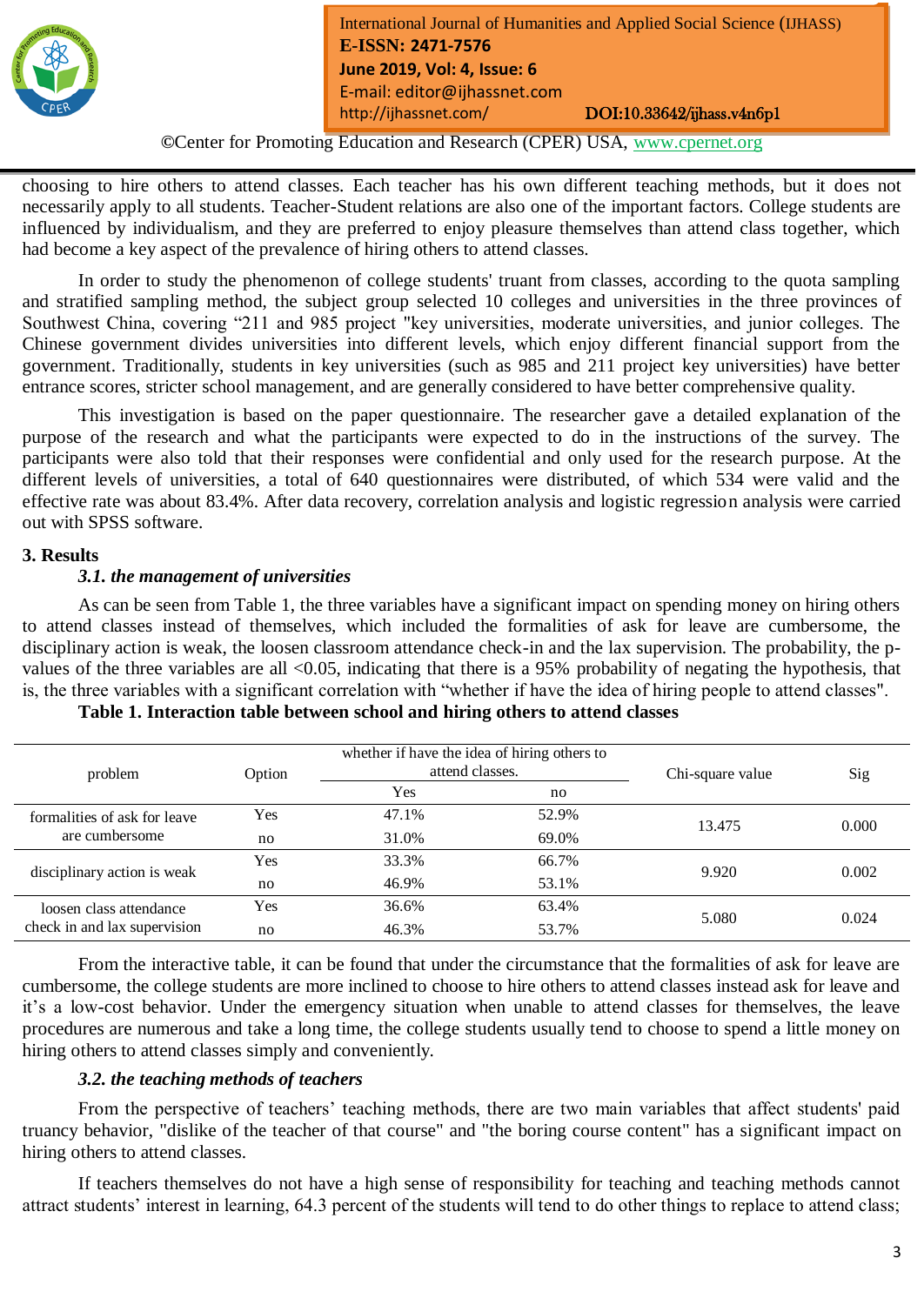

**©**Center for Promoting Education and Research (CPER) USA, [www.cpernet.org](http://www.cpernet.org/)

the useless or meaningless courses will also increase students' truancy behavior, 60.5 percent of the students give up to attend class themselves because of the full course content.

### *3.3. the value of college students*

|  | Table 2. Interaction table of college students' own values and hiring others to attend class |
|--|----------------------------------------------------------------------------------------------|
|--|----------------------------------------------------------------------------------------------|

| Problems with college                   | Option | whether if hiring others to attend classes. |       |                  |       |
|-----------------------------------------|--------|---------------------------------------------|-------|------------------|-------|
| students                                |        | <b>Yes</b>                                  | no    | Chi-square value | Sig   |
| Lack of correct values and<br>integrity | Yes    | 47.5%                                       | 52.5% | 6.294            | 0.012 |
|                                         | no     | 36.6%                                       | 63.4% |                  |       |
| Confused about the future               | Yes    | 42.9%                                       | 57.1% |                  |       |
|                                         | no     | 40.1%                                       | 59.9% | 0.384            | 0.535 |

As can be seen from Table 2, the lack of correct values and integrity awareness has a conspicuous impact on the idea of hiring others to attend classes through significant testing. After been experienced college entrance examinations, college students have great freedom and choice to enjoy college life. Whether confused about the future or not is not directly related to the idea of hiring others to attend classes. Truancy behavior is related to an individual's idea and judgment.

# 3.4. the logistic regression analysis

When the dependent variable is a categorical variable, logistic regression analysis is usually used to study the relationship between the categorical dependent variable and a set of explanatory variables. In this paper, "whether have the idea of hiring people to attend classes instead of yourself" as the dependent variable of the model, there are two possibilities for its value, yes and no. This article explores the factors of hiring people to attend classes in seven aspects: the formalities of asking for leave, disciplinary action, classroom attendance, teacher personal charm, course content, students' own values and integrity awareness, students' own goals, and requirements. These seven elements are models Independent variable. The logistic regression model constructed in this paper is as follows:

## logit(p) = β0+β1\*X1+β2\*X2+β3\*X3+β4\*X4+β5\*X5+β6\*X6+β7\*X7 (1)

Where  $\beta$ 0 is a constant term,  $\beta$ 1... $\beta$ 7 is a regression coefficient, X1= the formalities of ask for leave, X2=discipline, X3=class attendance, X4=teacher personal charm, X5=course content, X6=student's own values and integrity awareness, X7 = students' own goals and requirements. The model is tested using the default stepwise regression method in SPSS software to select the independent variable. The significance test of the variables has been shown in Table 3. The significance level of each variable and the corresponding statistic value are shown in following table. Under the condition of a given significance level of 0.05, the variables passing the significance test include the formalities of ask for leave, also the disciplinary action, and course content.

|                | Non-standardized coefficient |                |        |    |          |       |
|----------------|------------------------------|----------------|--------|----|----------|-------|
| variable       | B                            | Standard error | Exp(B) | df |          | Sig.  |
| (constant)     | 1.265                        | 0.084          |        |    | 15.046   | 0.000 |
| X1             | $-0.161$                     | 0.042          | 0.851  |    | $-3.799$ | 0.000 |
| X2             | 0.104                        | 0.047          | 1.101  |    | 2.194    | 0.029 |
| X <sub>3</sub> | 0.027                        | 0.048          | 1.027  |    | 0.570    | 0.569 |
| X4             | 0.020                        | 0.030          | 1.020  |    | 0.664    | 0.507 |
| X <sub>5</sub> | 0.067                        | 0.029          | 1.069  |    | 2.301    | 0.022 |
| X6             | 0.055                        | 0.044          | 1.057  |    | 1.257    | 0.209 |
| X7             | $-0.08$                      | 0.046          | 0.923  |    | $-0.174$ | 0.862 |

**Table 3.** Variable table in the logistic regression equation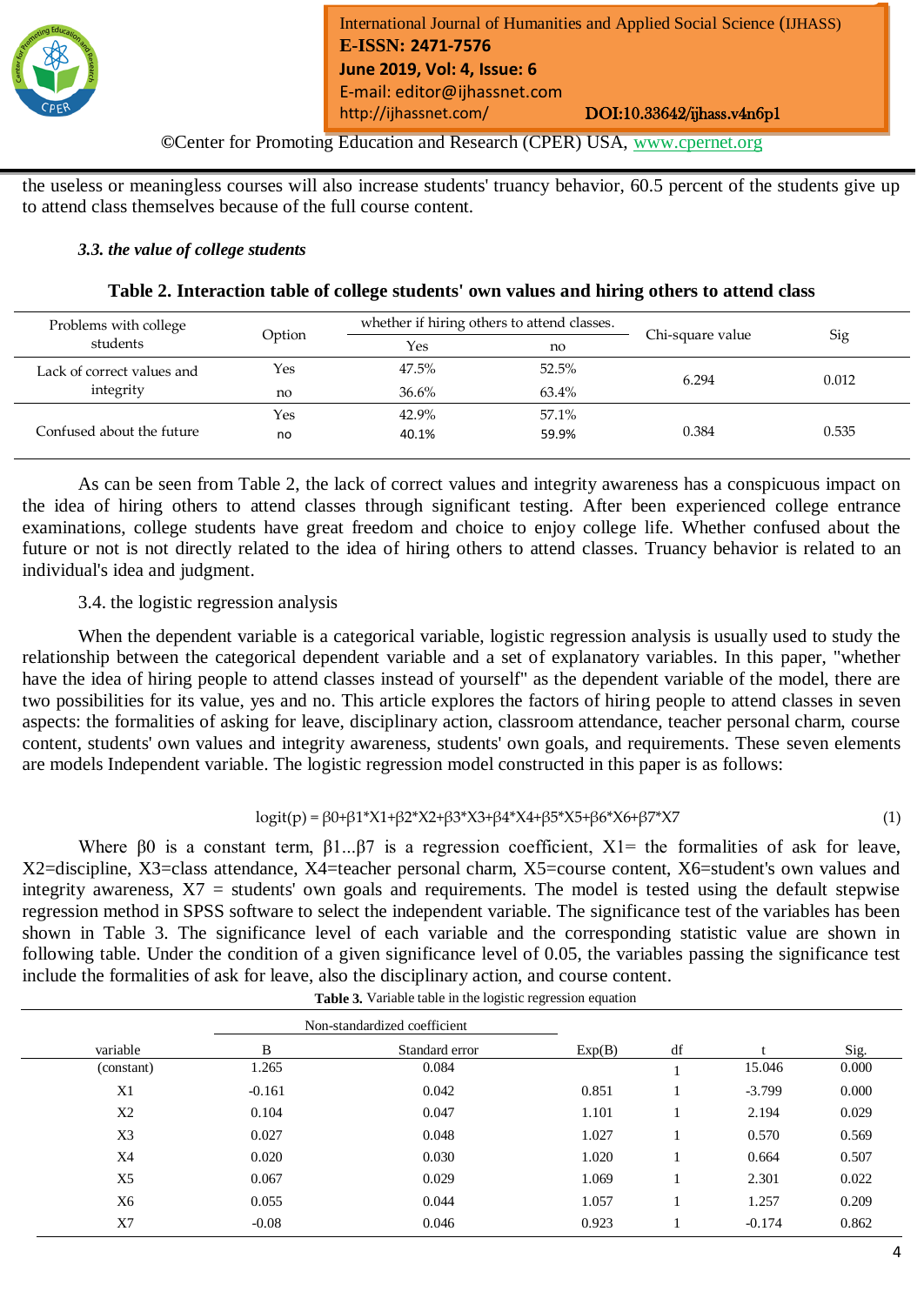

**©**Center for Promoting Education and Research (CPER) USA, [www.cpernet.org](http://www.cpernet.org/)

According to the above analysis, so the final model established is:

 $logit(p) = 1.265 - 0.161X1 + 0.104X2 + 0.067X5$  (2)

According to this formula, when other variables would be controlled, the formalities of ask for leave, also the disciplinary action, and course content have a significant impact on hiring others to attend classes.

### **4. Discussion**

Hiring people to attend classes seriously affect the normal teaching order and learning atmosphere, resulting in extremely bad effects. Only from the institutional aspects, analyze the seriousness and harm of hiring people to attend classes, strengthen the study style and class style, serious school rules and regulations, to curb the continued spread of hiring people to attend classes. In addition, most of the classes only require someone to respond when they name, but the name and person are not considered one by one, so the relaxation of classroom attendance also provides favorable conditions for hiring people to attend classes. Don't like the class teacher mainly means don't like the teacher's teaching methods. Most college courses are not so exciting that the students can't afford to skip classes. Some teachers are perfunctory in class and they have no new ideas to read ppt, so that students feel that it is just another place to look at ppt. It is not worth wasting time. In addition, some of the curriculum is not reasonable, some of the content is boring and even inconsistent with the facts. Only to make up enough credits, which has damped the enthusiasm of college students. In this way, some students think that the class is dispensable but choose hiring people to attend classes under the oppression of absenteeism.

Without the constraints of parents and teachers, more choices are determined by themselves. Some college students have weak power in self-control, and they do not know how to enjoy the opportunities of learning. Some regarded study as a kind of suffering thing to freedom life. They hoping to avoid that suffering, truant from classes and sleeping or playing computer games to get more relaxed, which creates a commercial demand for hiring others to attend classes.

It is cumbersome to take the table or ask for leave to the teacher who is teaching the class it means you should fill the table in advance, then make the counselor signed it. Some students are unwilling to go through the troublesome formalities; therefore, they are more inclined to choose hiring others to attend classes. Under some emergencies (such as part-time job arrangement, societies, the appointment with boyfriend or girlfriend), students are unable to attend classes, there is also no time to complete complicated and time-consuming leave procedures, hiring someone to attend classes will be a more convenient choice. Disciplinary action has a prominent impact on hiring others to attend classes. With an objectively speaking, if a college student is punished by the universities during school time, it will form a deterrent to college students. But this deterrence does not work for some students. They often have a disregard for punishment. They are not afraid of violations and not afraid of being punished. Therefore, there has been a phenomenon of disregarding disciplinary action and choosing to hire others to attend classes. The content of the course has a remarkable impact on hiring others to attend classes. The past studies pointed out that the content of the course is boring, some of the courses are useless and meaningless. That courses are not based on the initiative and interest of students, which has damped the enthusiasm of college students for class. They think that class is dispensable but choose hiring others to attend classes, because of the punished by absent from classes.

### **5. Conclusions**

The three factors of the formalities of ask for leave, disciplinary action, and course content have a significant impact on the mechanism of hiring others to attend classes. It is indicated that under the circumstance that the formalities of ask for leave are cumbersome and the weak disciplinary action, the college students are more inclined to choose hiring others to attend classes instead of themselves. It is also found in terms of the factors of the school management system, due to the education management system and the imperfect evaluation of classroom teaching quality, the phenomenon of hiring others to attend classes is rampant among Chinese college students. At the same time, the sig=0.012<0.05 (Table 3) in the interaction table indicates that the lack of correct values and integrity awareness has a noteworthy impact on the idea of hiring people to attend classes through the significance test,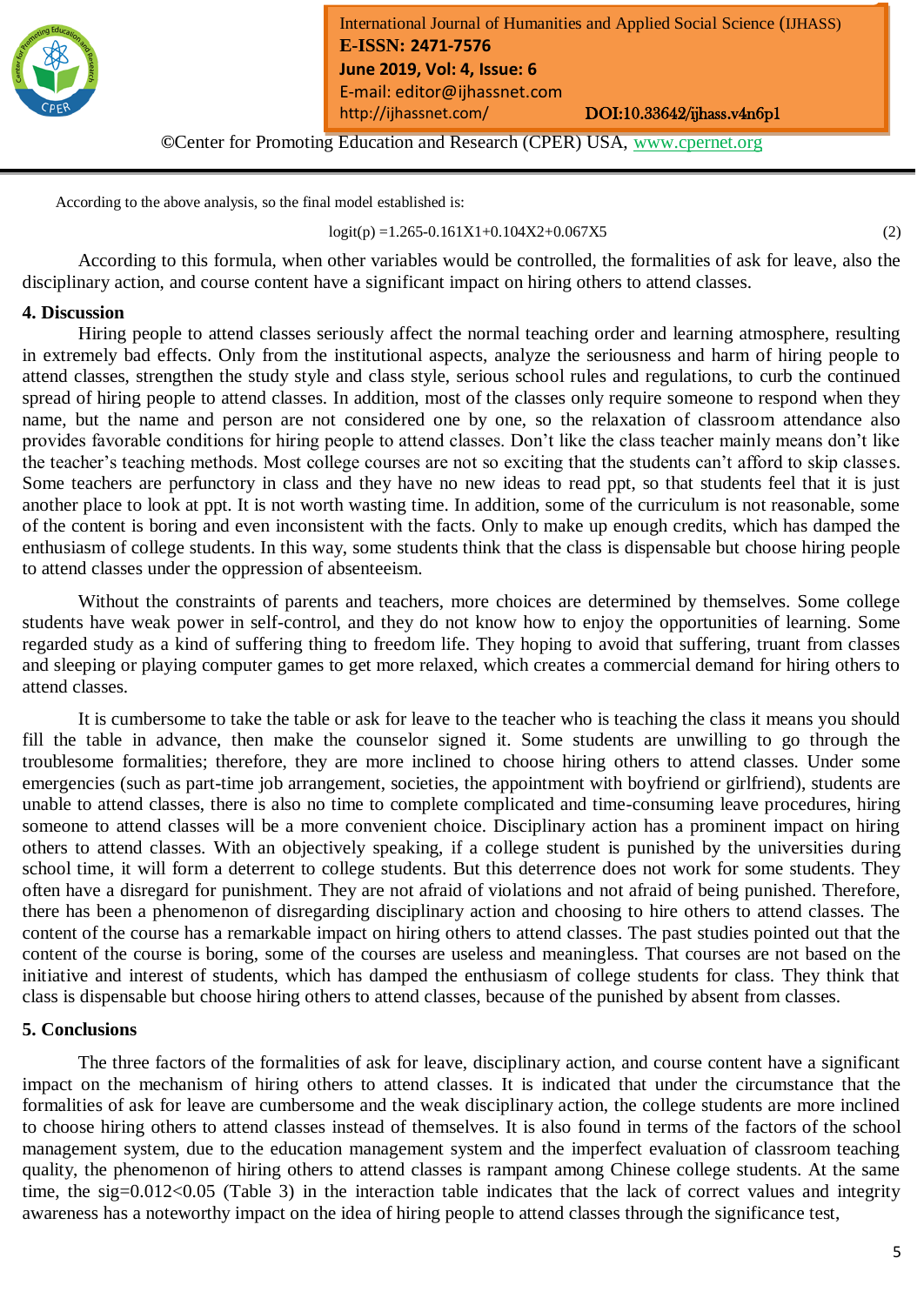

**©**Center for Promoting Education and Research (CPER) USA, [www.cpernet.org](http://www.cpernet.org/)

We all believe that the occurrence of hiring others to attend classes is related to the college students themselves. The lack of goals of life, moral cultivation and discipline knowledge, will lead to the phenomenon.

This research is based on the basis of past studies, to understand the current situation of hiring others to attend class instead of themselves, which is a new trend of truant. The analysis of the reasons for hiring others to attend classes from the three perspectives. From the perspective of school management, the low cost of violations and the weak internal constraints are crucial factors. As far as the teachers' teaching methods, the evaluation of course teaching quality is not perfect and the teachers' vocational skills are not strong would lead students to hire others to attend class. Thinking from the students, the students' core values are weakened and collapsed.

One limitation of our research is related to other subjective perspectives, and our data does not cover family factors, social factors, and others. For example, the family's improper guidance and excessive love of children in the process of establishing children's values lead to a lack of sense of integrity and responsibility. Another limitation is the size of the sample. There are not many students who have paid for hiring others to attend class instead of themselves, which reduces the power and credibility of the analysis.

**Funding:** This research was funded by the National College Students' Innovation and Entrepreneurship Training Program "The Mechanism and Guidance of College Students' Compensation for Classes", grant number 201710616077".

### **References**

Bell A. J., Rosen L. A., Dynlacht D., (1994). Truancy intervention. The Journal of Research and Development in Education, 27, 203-211.

Lawson M. A., Lawson H. A., (2013). New conceptual frameworks for student engagement research, policy, and practice. Review of Educational Research, 83, 432–479.

Rodriguez L. F., Conchas G. Q., (2009). Preventing truancy and dropout among urban middle school youth: Understanding community-based action from the student's perspective. Education and Urban Society, 41(2), 216-247.

Coordinator, J. L. R., (2014). Factors associated with truancy. Journal of Counseling & Development, 34(7), 431-436.

Shute, J. W., & Cooper, B. S. (2015). Understanding in-school truancy. Phi Delta Kappan, 96(6), 65-68.

Shute, J., & Cooper, B. S. (2014). Fixing truancy now: Inviting students back to class. Rowman & Littlefield.

Janosz, M., Archambault, I., Morizot, J., & Pagani, L. S. (2008). School engagement trajectories and their differential predictive relations to dropout. Journal of social Issues, 64(1), 21-40.

Chesney-Lind, Meda & Nakano, Joanne. (2004). Arrest Trends, Gang Involvement, and Truancy in Hawaii: An Interim Report to the Twenty-Second Hawaii State Legislature. Honolulu, HI: University of Hawaii at Manoa.

Conolly M., O'Keeffe D. (2009). Don't fence me in: Essays on the rational truant (pp. 115–138). Buckingham, England: University of Buckingham Press.

Finn, J. D. (1989). Withdrawing from school. Review of Educational Research, 59, 117–142. doi:10.2307/1170412

Wang, M. T., & Peck, S. (2013). Adolescent educational success and mental health vary across school engagement profiles. Developmental Psychology. Advance online publication. doi:10.1037/a0030028

Wang M.-T., Fredricks J. A., (2013). The reciprocal links between school engagement, youth problem behaviors, and school dropout during adolescence. Child Development, 85, 1–16. doi:10.1111/cdev.12138